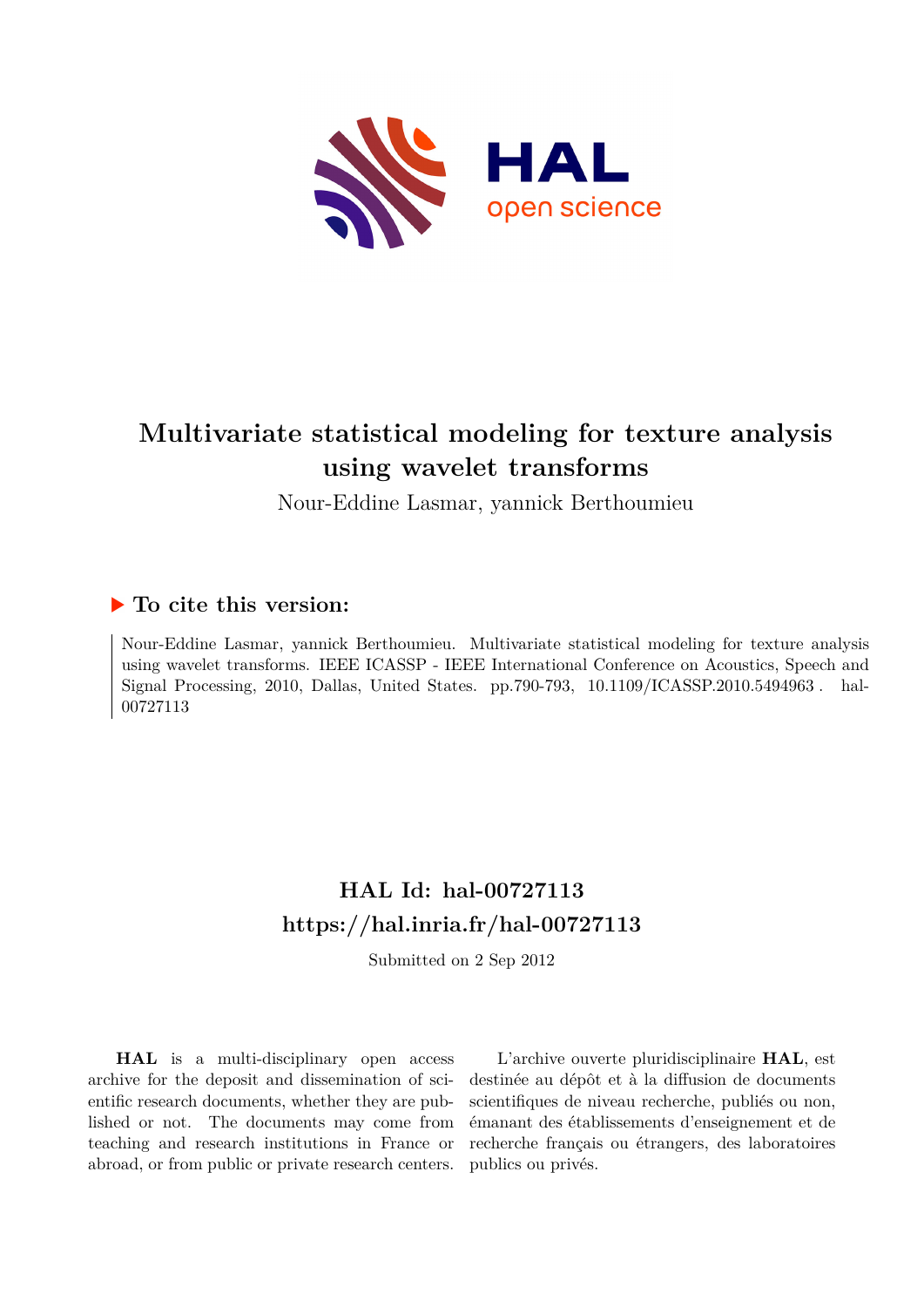### **MULTIVARIATE STATISTICAL MODELING FOR TEXTURE ANALYSIS USING WAVELET TRANSFORMS**

#### *Nour-Eddine LASMAR, Yannick BERTHOUMIEU*

#### IMS- Groupe Signal - UMR 5218 CNRS, ENSEIRB – Université de Bordeaux, France Emails : {nour-eddine.lasmar, yannick.berthoumieu}@ims-bordeaux.fr

#### **ABSTRACT**

In the framework of wavelet-based analysis, this paper deals with texture modeling for classification or retrieval systems using non-Gaussian multivariate statistical features. We propose a stochastic model based on Spherically Invariant Random Vectors (SIRVs) joint density function with Weibull assumption to characterize the dependences between wavelet coefficients. For measuring similarity between two texture images, the Kullback-Leibler divergence (KLD) between the corresponding joint distributions is provided. The evaluation of model performance is carried out in the framework of retrieval system in terms of recognition rate. A comparative study between the proposed model and conventional models such as univariate Generalized Gaussian distribution and Multivariate Bessel K forms (MBKF) is conducted.

*Index Terms—* image texture analysis, multivariate model, Kullback-Leibler Divergence, wavelet transforms, information retrieval

#### **1. INTRODUCTION**

The accurate characterization of texture is fundamental in various image processing applications, ranging from retrieval in large image databases to segmentation and texture synthesis.

Recent works are shown that wavelet-based statistical characterization is a very efficient solution to describe textures for texture application. The conventional scheme of multiscale texture analysis in wavelet domain consists in modeling subband coefficient distributions by parametric density functions as a signature for a specific texture class.

Many univariate prior models such as the Generalized Gaussian distribution (GGD) [1] and the Student tdistribution model [2] have been used to successfully characterize the marginal distribution of subband coefficients. In order to model magnitude coefficients, Gamma and Weibull distributions have been introduced to achieve better retrieval rates [3] [4]. This kind of representations leads to a simple and tractable approach but univariate modeling does not provide a complete statistical description of the textured images.

Latterly, researchers started to study the joint statistics of the wavelet coefficients of both textured and natural images. Some models and methods were formulated to explore statistical dependencies existing across scale, orientation and position. Portilla and Simoncelli presented a statistical model based on joint statistics of steerable pyramid coefficients [5]. In their work, efficient algorithm of texture synthesis was developed giving increased synthesis quality. However this model is not tractable for classification applications due to the largeness of the signature. Tzagkarakis *et al.* [6] proposed a computationally complex Gaussianization procedure of the filter banks output in order to model wavelet coefficients with a multivariate normal distribution. Powerful statistical algorithms have been developed for image denoising using a Multivariate Generalized Gaussian Distribution (MGGD) [7] and Elliptically Contoured Distribution (ECD) [8], but no closed expression exists for the KLD between these joint distributions to measure similarity in a retrieval or classification context. Recently, Boubchir *et al.* [9] introduced Multivariate Bessel K Forms density (MBKF) to characterize joint statistics in wavelet domain. Oppositely to MGGD and ECD, the MBKF has a closed-form for the KLD, so the MBKF model seems a good candidate for modeling texture for retrieval or classification issues.

In this paper, a joint probability distribution of wavelet coefficients based on SIRV model is proposed. A SIRV process is a non-homogeneous Gaussian model defined by the product between the independent zero mean Gaussian vector and the root of a positive random variable. We provide a closed form solution to the KLD to measure similarity.

The remainder of this paper is as follows. We review in section 2 the statistical retrieval framework. In section 3 SIRV based multivariate model is introduced and the related KLD is calculated. Finally, in section 4 experimental results are given to evaluate retrieval performance.

#### **2. PROBABILISTIC IMAGE RETRIEVAL**

We establish the formal framework of probabilistic image retrieval. Consider an image database with *M* images  $I_i, 1 \le i \le M$ . Each image is represented by a data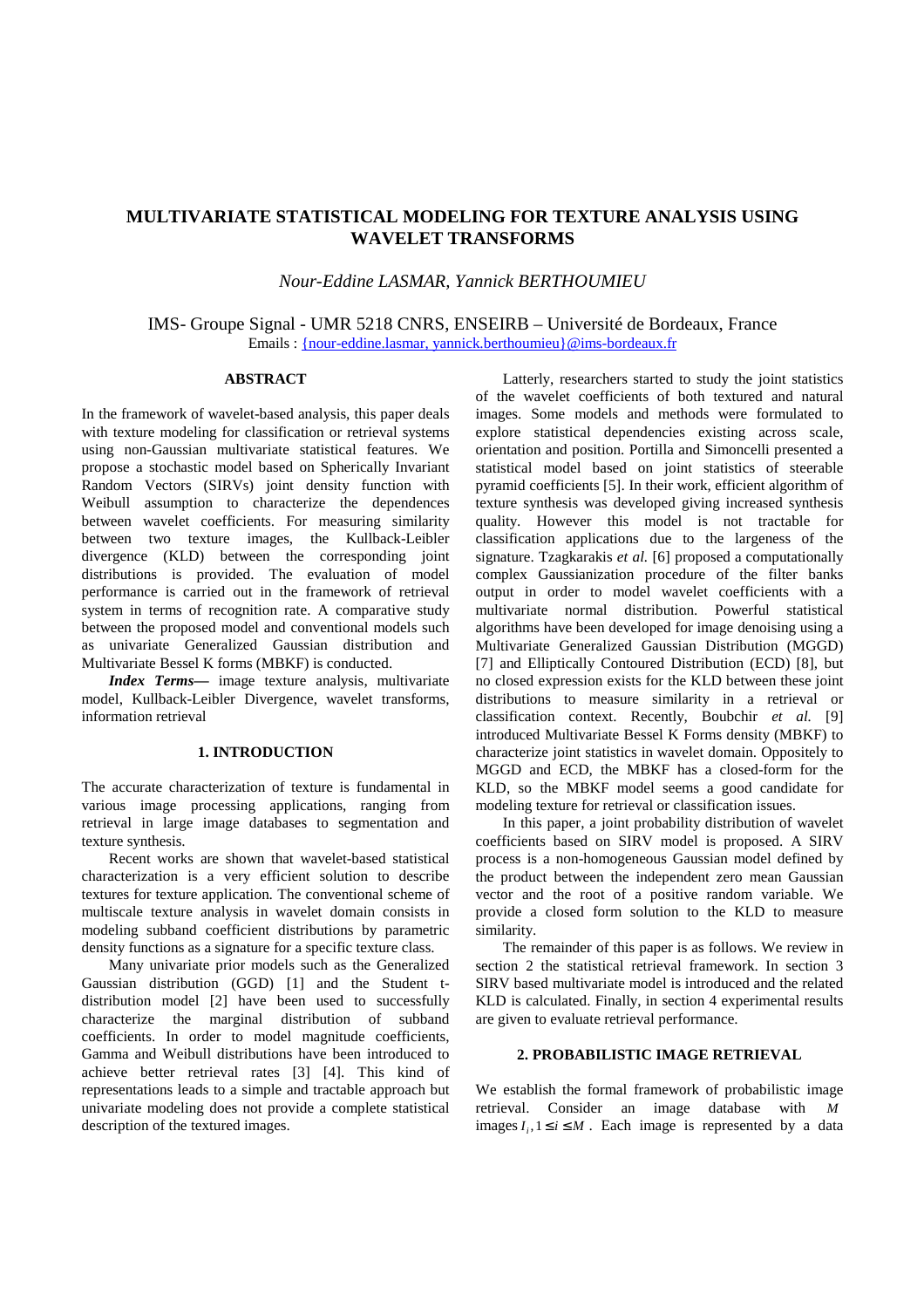matrix  $D_i = [\vec{x}_{i1}, ..., \vec{x}_{in}]$ . From the probabilistic point of view, each data matrix contains n realizations of *i.i.d* random vectors  $\overline{X}_1, \dots, \overline{X}_n$ , which follow a parametric joint distribution with probability density function  $(PDF) p_X(\vec{x}; \theta_i).$ 

The retrieval task is to search the *N* most similar images to a given query image  $I_q$ . It is natural to select the most similar image  $I_r$  to  $I_q$  as the one whose parameter  $\theta_s$  leads to a maximization of the log-likelihood function, i.e.

$$
s = \arg\max_{i} \frac{1}{n} \sum_{j=1}^{n} \log(p(\bar{x}_{ij}; \theta_i))
$$
 (1)

Using the weak law of large number, we have

$$
s \stackrel{n \to \infty}{=} \arg \max_{i} \mathcal{E}_{\theta_{q}} \left[ \log(p_{X}(\vec{x}; \theta_{i})) \right]
$$
 (2)

$$
= \arg \max_{i} \int \dots \int p_{X} (\vec{x}; \theta_{q}) \log (p_{X} (\vec{x}; \theta_{i})) d\vec{x}
$$
 (3)

where the term  $E_{\theta_q}$  denotes the expectation with respect to  $p_X(\vec{x}; \theta_q)$ . Equation (3) can be rewritten as the following minimizing problem

$$
s = \arg\min_{i} - \int \dots \int p_X(\vec{x}; \theta_q) \log(p_X(\vec{x}; \theta_i)) d\vec{x}
$$
 (4)

$$
= \arg\min_{i} \int \dots \int p_X(\vec{x}; \theta_q) \log \left( \frac{p_X(\vec{x}; \theta_q)}{p_X(\vec{x}; \theta_i)} \right) d\vec{x}
$$
 (5)

This can be seen as equivalent to minimizing the KLD between  $p_X(\vec{x}; \theta_q)$  and  $p_X(\vec{x}; \theta_i)$  noted  $KLD(p_q || p_i)$ . So, to select the *N* top matches to the query image  $I_q$  we retrieve the set of images  $\{I_{k_1}, I_{k_2},..., I_{k_N}\}\$  such as:

$$
KLD(p_q || p_{k_1}) \leq KLD(p_q || p_{k_2}) \leq \dots \leq KLD(p_q || p_{k_N}) \tag{6}
$$

#### **3. SIRV BASED MODELING**

Spherically Invariant Random Vectors (SIRVs) has been appropriately used in modeling non-Gaussian problems. This is for instance, the case for radar clutter returns [10], radio fading analysis [11], or sonar interferences [12]. The joint statistics of wavelet coefficients also exhibit the obvious non-Gaussianity and SIRV model is suitable to characterize these statistics.

Let us consider an image decomposed into oriented subbands at multiple scales. We denote as  $x^{s,o}(n,m)$  the wavelet coefficient at scale *s* , orientation *o* and centered at spatial location  $(2^{s}n, 2^{s}m)$ . We denote as  $\vec{x}$  a neighborhood of coefficients clustered around this reference coefficient.

We assume the coefficients within each local neighborhood around a reference coefficient of a subband are characterized around a reference coefficient of a subband are characterized<br>by a SIRV model. Formally, a random vector  $\vec{x}$  is a Spherically Invariant Random Vector [13] if it is the product of the square root of positive random variable  $\tau$  called the *texture* and a *d* -dimensional independent zero-mean Gaussian vector  $\vec{g}$  with covariance  $M = E(\vec{g}'|\vec{g})$  verifying  $Tr(M) = d$ :

$$
\vec{x} = \sqrt{\tau} \times \vec{g} \tag{7}
$$

The joint density of vector  $\vec{x}$  is determined by the covariance matrix *M* and the mixing density  $p_\tau(\tau)$ :

$$
p_{\bar{x}}(\vec{x}) = \int_0^{+\infty} \frac{p_{\tau}(\tau)}{(2\pi)^{d/2} |\tau M|^{1/2}} \exp\left(-\frac{\vec{x}^t M^{-1} \vec{x}}{2\tau}\right) d\tau
$$
 (8)

To complete the model, we need to specify the probability density  $p_{\tau}(\tau)$ . We propose Weibull distribution as an appropriate description of the *texture*  $\tau$ , given by:

$$
p_{\tau}(\tau; a, b) = \frac{a}{b} \left(\frac{\tau}{b}\right)^{a-1} \exp\left(-\left(\frac{\tau}{b}\right)^{a}\right), \quad \tau > 0 \tag{9}
$$

where  $a > 0$  is the shape parameter and  $b > 0$  is the scale parameter.

By inserting Eq. (9) to Eq. (8), the joint density which models the vector of wavelet neighbors is:

$$
p_{\vec{x}}\left(\vec{x}\right) = \int_0^{+\infty} \frac{a\tau^{a-1}}{b^a \left(2\pi\right)^{d/2} \left|\vec{x}M\right|^{1/2}} \exp\left(-\left(\frac{\vec{x}^t M^{-1} \vec{x}}{2\tau} + \left(\frac{\tau}{b}\right)^a\right)\right) d\tau \tag{10}
$$

In this case, the hyperparameters of the correspondent joint distribution  $p_{\bar{x}}(\vec{x})$  are noted  $(M, a, b)$ .

To estimate these parameters we will first use a fixed point (FP) estimate for *M*. We note  $x_i$ ,  $i = 1,...,N$  the realizations of the *d*-dimensional vector  $\bar{x}$  (in our case, *d* is the size of the neighborhood). In their recent work [14], Pascal *et al*  provide the proof of existence and uniqueness of  $\hat{M}$  as the solution of the following:

$$
\hat{M} = f(\hat{M})\tag{11}
$$

where *f* is given by

$$
f(\hat{M}) = \frac{d}{N} \sum_{i=1}^{N} \frac{\vec{x}_i \vec{x}_i^T}{\vec{x}_i^T \hat{M}^{-1} \vec{x}_i}
$$
 (12)

Equation (11) is solved using an iterative procedure with the initial guess from the Maximum Likelihood (ML) estimate

$$
\hat{M}_0 = \frac{1}{N} \sum_{i=1}^N \vec{x}_i \vec{x}_i^t
$$

Experiments show that typically only around five iteration steps are required to obtain convergence. We note that FP estimation of the covariance matrix *M* does not depend on the *texture*  $\tau$  but only on the vectors  $x_i$ .

Then, the ML estimate of *texture*  $\tau$  is given by:

$$
\hat{\tau}_i = \frac{\vec{x}_i^t \hat{M}^{-1} \vec{x}_i}{d}, \, i = 1, ..., N \tag{13}
$$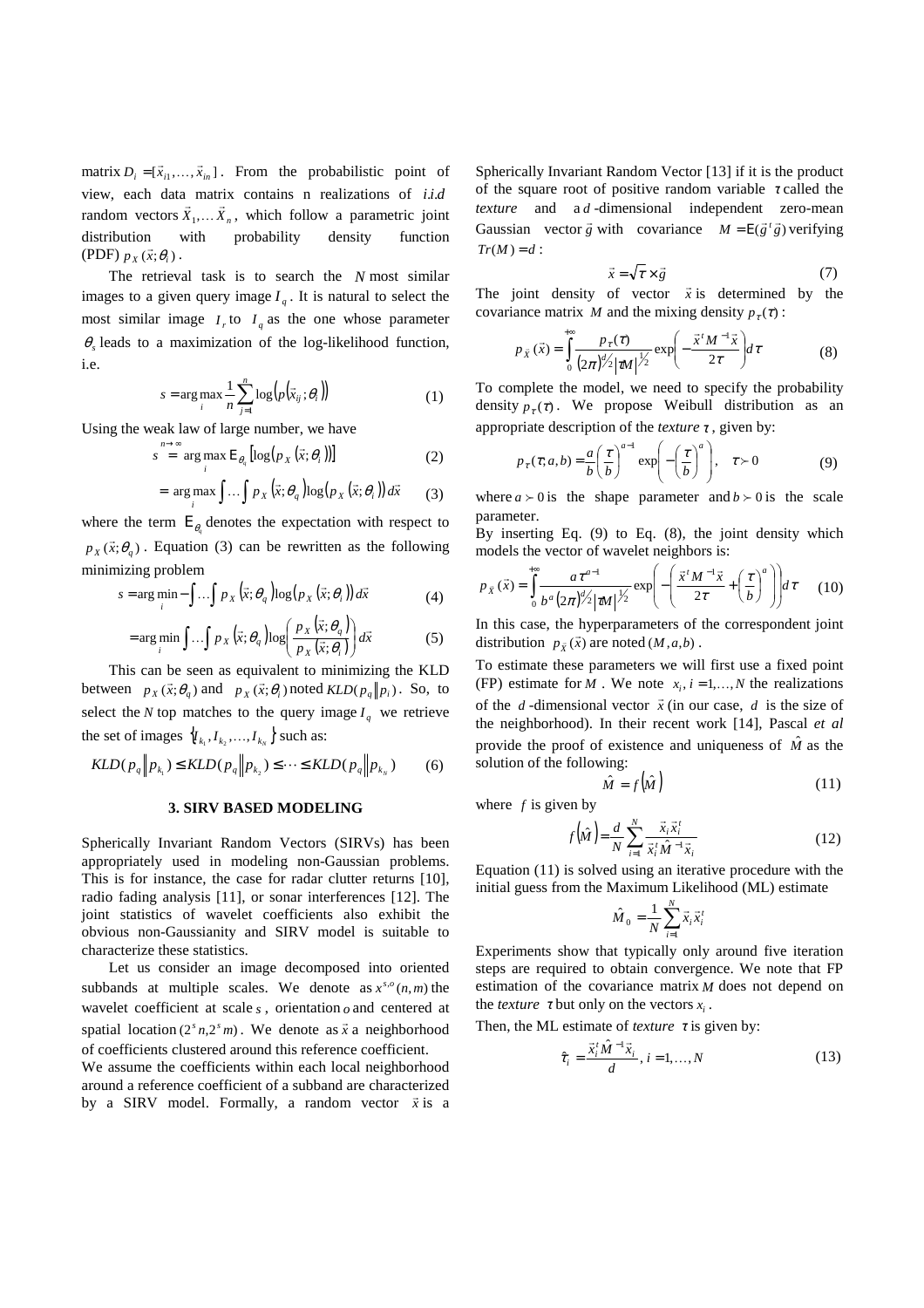

(a) Fabric.0007 (b) multiplier  $\tau$  histogram fitted with Weibull density



(c) empirical joint density of the related bivariate

Gaussian vector *g* **Fig. 1**.Example texture and SIRV representation in the case of bivariate modeling for the subband  $B_{11}$  resulting from steerable pyramid

decomposition ( $B_{\infty}$  denotes the subband at scale *s* and orientation *o*)

Once we estimate  $\hat{\tau}_i$ ,  $i = 1,...,N$ , the Weibull parameters  $(a,b)$  can be estimated using ML which we can found in [15]:

$$
\frac{1}{\hat{a}} = \frac{\sum_{i=1}^{N} \tau_i^{\hat{a}} \ln(\tau_i)}{\sum_{i=1}^{N} \tau_i^{\hat{a}} - \ln(\tau_i)} \quad ; \hat{b} = \left(\frac{1}{N} \sum_{i=1}^{N} \tau_i^{\hat{a}}\right)^{\frac{1}{\hat{a}}} \tag{14}
$$

Using SIRV modeling, joint distribution of wavelet coefficient is represented by a univariate Weibull distribution and a multivariate Gaussian distribution. Taking a neighborhood of dimension equal to 2, this is illustrated in Fig.1 (b) that shows the good fitting of Weibull density with the normalized histogram of the multiplier  $\tau$  estimated from detail subband obtained by steerable pyramid decomposition; the empirical density of the correspondent bivariate Gaussian vectors  $\vec{g}$  is presented in Fig.1 (c).

In the best of our knowledge, the proposed joint distribution in Eq. (10) doesn't have a closed analytical form. However, we can derive a closed form solution for the KLD thanks to SIRV representation.

Consider two joint distributions  $\vec{x}$ ;  $M_1, a_1, b_1$ ) and  $f_2(\vec{x}; M_2, a_2, b_2)$ . In a SIRV representation, the *texture*  $\tau$  and the Gaussian vector  $\vec{g}$  are independent, so the KLD between the two joint distributions is the sum of the KLD between the KLD of the two Weibull distributions and the KLD between the two multivariate Gaussian densities:

$$
KLD(f_1(\vec{x}; M_1, a_1, b_1) || f_1(\vec{x}; M_2, a_2, b_2)) =
$$
  
\n
$$
KLD(p_1(\tau; a_1, b_1) || p_2(\tau; a_2, b_2)) + KLD(p_1(\vec{g}; M_1) || p_2(\vec{g}; M_2))
$$
\nIn other hand

$$
KLD(p_1(\tau; a_1, b_1) || p_2(\tau; a_2, b_2)) = \Gamma(\frac{a_2}{a_1} + 1)(b_1/b_2)^{a_2} + \ln(b_1^{-a_1}a_1)
$$

$$
-\ln(b_2^{-a_2}a_2) + \ln(b_1)(a_1 - a_2) + \frac{\gamma a_2}{a_1} - \gamma - 1
$$

where  $\gamma$  denotes the Euler-Mascheroni constant  $(\gamma \approx 0.57721)$  and  $\Gamma$ . is the gamma function.

and the KLD for the *d* -dimension Gaussian case is:

$$
KLD_{Gaussian}(p_1(\vec{g};M_1) \| p_2(\vec{g};M_2)) = 0.5 \left( tr(M_2^{-1}M_1) + \ln \left( \frac{|M_2|}{|M_1|} \right) - d \right)
$$
  
**4. EXPERIMENTAL RESULTS**

The experiments give an evaluation of the proposed model in the framework of texture retrieval. We use the same experimental setup presented in [1] and [4]. We work with 40 texture classes from VisTex database [16]. From each of these texture images of size 640x640 pixels, 16 subimages of 160x160 are created. A test database of 640 texture images is thus obtained. A query image is any one of these images in the database. The relevant images for each query are the other 15 images obtained from the same original 640x640 image.

We employ the steerable pyramid decomposition proposed in [5] ( we note *Nsc* the number of scales and *Nor* the number of orientations). However, orthonormal or biorthogonal wavelet representations can be used. We use the conventional criterion of *precision*/ *recall* to compare the performance of the proposed SIRV model with the retrieval approach using GGD presented in [1] and with the MBKF distribution [9].

$$
recall = \frac{number\ of\ relevant\ retrieved\ images}{number\ of\ relevant\ images}
$$

$$
precision = \frac{number\ of\ relevant\ retrieved\ images}{number\ of\ retrieved\ images}
$$

For multivariate modeling, the neighborhood may include wavelet coefficients from other subbands (i.e. corresponding to nearby scales and orientations) as well as from the same subband. In our experiments, we used a neighborhood drawn from the same subband.